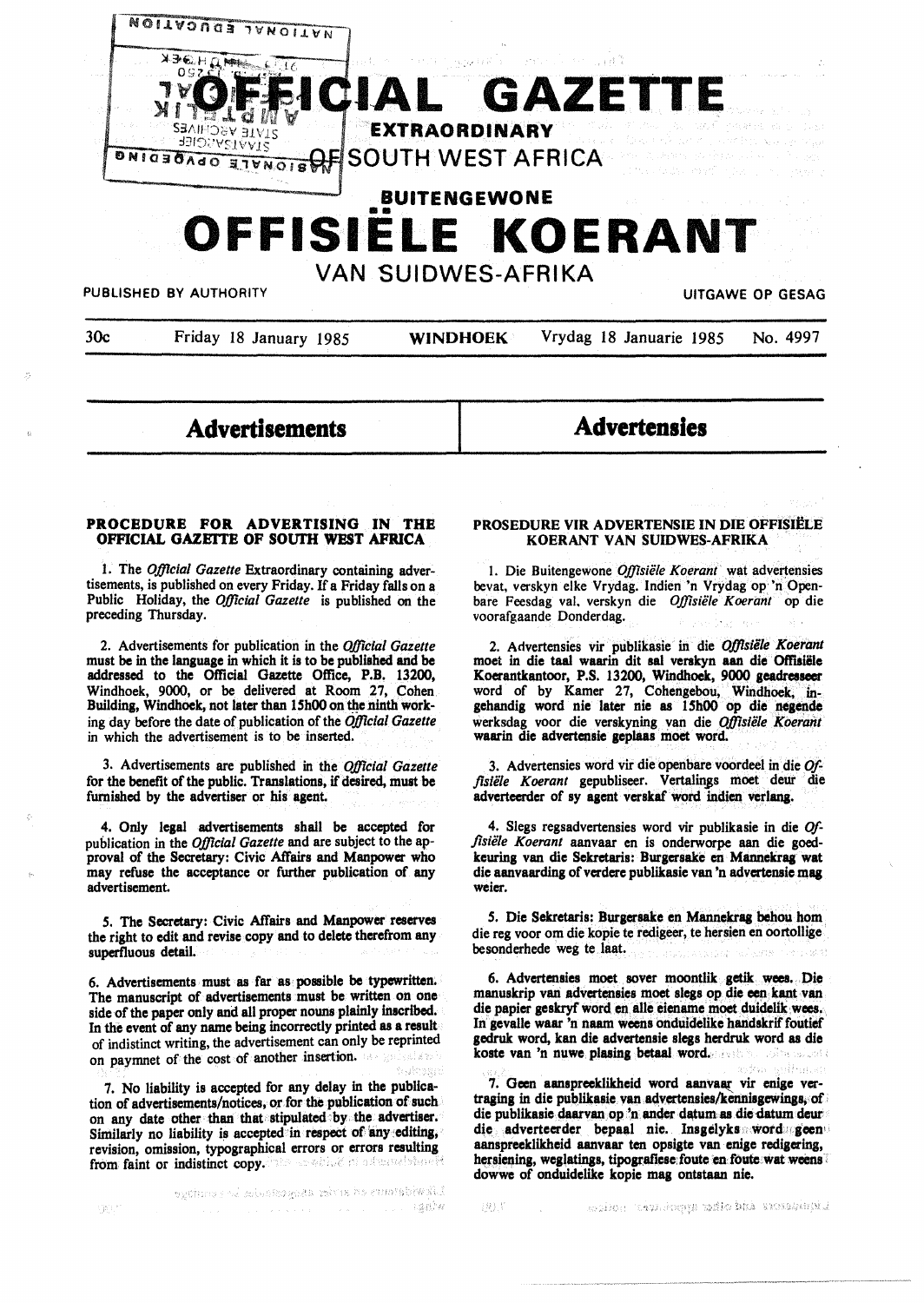**8. The advertiser** will **be held liable** for all compenaation **and costs arising** from **any action** which **may be instituted against the Administrator-General as a** result of the publication of a notice with or without any omission, errors, lack of clarity or in any form **whatsoever.** 

9. The subscription for the *Official Gazette* is R20,00 per annum, post free in this territory and the Republic of South Africa, obtainable from Swapers Limited, P.O. Box 56, WINDHOEK, 9000. Postage must be prepaid by overseas subscriber. Single copies of the *Official Gazette* are obtainable from Swapers Limited, P.O. Box 56, Windhoek, 9000, at the price as printed on copy. Copies are kept in stock for two years only.

10. The charge for the insertion of notices is as follows and is payable in the form of cheques, bills, postal or money orders:

### LIST OF FIXED TARIFF RATES

| STANDARDISED NOTICES                                                                                            | Rate per<br>insertion |
|-----------------------------------------------------------------------------------------------------------------|-----------------------|
|                                                                                                                 | R                     |
| Transfer of business<br>.                                                                                       | 3,25                  |
| Deeds: Lost documents<br>.                                                                                      | 6.00                  |
|                                                                                                                 | 5.00                  |
| Administration of Estates Acts Notices: Forms                                                                   |                       |
| J. 187, 193, 197, 295, 297, 517 and 519                                                                         | 2,00                  |
| Third party insurance claims for compensation<br>Insolvency Act and Company Acts Notices: J. 28,                | 2,50                  |
|                                                                                                                 | 4,00                  |
| $N.B. - Forms 2 and 6 - additional statements$<br>according to word count table, added to the                   |                       |
| basic tariff.<br>rainer av de kaner<br>films                                                                    |                       |
| Change of name (four insertions)<br>u ar<br>Hadenen                                                             | 25.00                 |
| Naturalisation notices (including a reprint for the                                                             |                       |
| advertiser)                                                                                                     | 2,00                  |
| Unclaimed moneys $-$ only in the <i>Official</i>                                                                |                       |
| Gazette Extraordinary, closing date 15 January                                                                  |                       |
| (per entry of "name, address and amount")                                                                       | 0,80                  |
|                                                                                                                 | 5.00                  |
| Slum Clearance Court Notices, per premises                                                                      | 4,00                  |
| Lost life insurance policies $\dots\dots\dots\dots\dots$                                                        | 2,00                  |
| ession complex explicit of any<br>es addanac me                                                                 |                       |
|                                                                                                                 |                       |
| NON-STANDARDISED NOTICES                                                                                        | ESSESSION             |
| 网络棉桃 医肠切除术<br>Company notices:                                                                                  | e.<br>$\mathbb{R}$    |
| Short notices: Meetings, resolutions, offer of com-                                                             |                       |
| promise, conversion of companies, voluntary win-                                                                |                       |
| dings-up, etc.: closing of members' registers for                                                               |                       |
| transfers and/or declarations of dividends                                                                      | 11,00                 |
|                                                                                                                 |                       |
| Liquor Licence Notices (in Gazettes, Extraor-                                                                   |                       |
| viz. June/Tvl.; November/Cape; January/O.F.S.;                                                                  |                       |
| April/Natal), per bilingual application                                                                         | 7,00                  |
| an se suer ledrah gystraganda riva                                                                              |                       |
| Declaration of dividends with profit statements,                                                                |                       |
| including notes<br>termaa berk b                                                                                | 25,00                 |
| Long notices: Transfers, changes in respect of<br>shares or capital, redemptions, resolutions, volun-           |                       |
| tary liquidations with the control of the control of the control of the control of the control of the control o | 37,00                 |
| Trade marks in South West Africa                                                                                | 11,00                 |
| Liquidators' and other appointees' notices                                                                      | 7,00                  |

8. Die adverteerder word aanspreeklik gehou vir enige skadevergoeding en koste wat voortvloei uit enige aksie wat weens die publikasie hetsy met of sonder enige weglating, foute, onduidelikhede of in watter vorm ookal, van 'n kennisgewing teen die Administrateur-generaal ingestel word.

9. Die jaarlikse intekengeld op die *O.lfisiele Koerant* is R20,00 posvry in hierdie gebied en die Republiek van Suid-Afrika, verkrygbaar by Swapers Beperk, Posbus 56, Windhoek, 9000. Oorsese intekenaars moet posgeld vooruitbetaal. Enkel eksemplare van die *Offisie1e Koerant* is verkrygbaar van Swapers Beperk, Posbus 56, Windhoek, 9000 teen die prys soos gedruk op eksemplaar. Eksemplare word vir slegs twee jaar in voorraad gehou.

1 O. Die koste vir die plasing van kennisgewings is soos volg en is betaalbaar by wyse van tjeks, wissels, pos- of geldorders:

#### LYS VAN VASTE TARIEWE

| GESTANDAARDISEERDE ings                                                                                                                                                                                                        | Tarlef per   |
|--------------------------------------------------------------------------------------------------------------------------------------------------------------------------------------------------------------------------------|--------------|
| <b>KENNISGEWINGS</b>                                                                                                                                                                                                           | plasing<br>R |
|                                                                                                                                                                                                                                | 3,25         |
| Aktes: Verlore dokumente<br>.                                                                                                                                                                                                  | 6.00         |
| Besigheidskennisgewings entertainment and the state of the state of the state of the state of the state of the state of the state of the state of the state of the state of the state of the state of the state of the state o | 5.00         |
| Boedelwettekennisgewings: Vorms J. 187, 193                                                                                                                                                                                    |              |
| 197, 295, 297, 517 en 519 $\dots$                                                                                                                                                                                              | 2,00         |
| Derdepartyassuransie-eise om skadevergoeding                                                                                                                                                                                   | 2,50         |
| Insolvensiewet- en maatskappywettekennisge-                                                                                                                                                                                    |              |
| wings: J. 28, J. 29. Vorms 1 tot 9                                                                                                                                                                                             | 4,00         |
| L.W. - Vorms 2 en 6 - bykomstige verkla-                                                                                                                                                                                       |              |
| rings volgens woordetaltabel, toegevoeg tot die                                                                                                                                                                                |              |
| basiese tarief.<br><b>CREDIT CONSTRUCT</b>                                                                                                                                                                                     | -30%         |
| Naamsverandering (vier plasings)                                                                                                                                                                                               |              |
|                                                                                                                                                                                                                                | 25,00        |
| Naturalisasiekennisgewings (insluitende 'n her-                                                                                                                                                                                |              |
| druk vir die adverteerder)<br>Onopgeëiste geld — slegs in die Buitengewone                                                                                                                                                     | 2,00         |
|                                                                                                                                                                                                                                |              |
| Offisiële Koerantsluitingsdatum 15 Januarie (per                                                                                                                                                                               |              |
| inskrywing van "naam, adres en bedrag")                                                                                                                                                                                        | 0,80         |
| Slagterskennisgewings                                                                                                                                                                                                          | 5,00         |
| Slumopruimingshofkennisgewings, per perseel                                                                                                                                                                                    | 4,00         |
| Verlore lewensversekeringspolisse                                                                                                                                                                                              | 2,00         |
| and process subject that                                                                                                                                                                                                       |              |
| NIE-GESTANDAARDISEERDE KENNISGEWINGS                                                                                                                                                                                           |              |
| tari da<br>Maatskappykennisgewings:                                                                                                                                                                                            | Park Barry C |
| Kort kennisgewings: Vergaderings, besluite, aan-                                                                                                                                                                               |              |
| bod van skikking, omskepping van maatskappye,                                                                                                                                                                                  |              |
| vrywillige likwidasies, ens.: sluiting van lederegis-                                                                                                                                                                          |              |
| ters vir oordragte en/of verklarings van dividende 11.00                                                                                                                                                                       |              |
|                                                                                                                                                                                                                                |              |
| Dranklisensiekennisgewings (in Buitengewone Of-                                                                                                                                                                                |              |
| fisiële Koerante, t.w. Junie/TVl.; November/Kaap;                                                                                                                                                                              |              |
| Januarie/OVS; April/Natal) per tweetalige                                                                                                                                                                                      |              |
| aansoek districted it to provide a provide contract of the same 7,00<br>$\epsilon_{\rm cr}$                                                                                                                                    |              |
| Verklaring van dividende met profytstate, notas                                                                                                                                                                                |              |
| ingesluit<br>add all goberns, and the command in a physical                                                                                                                                                                    | 25,00        |
| Lang kennisgewings: Oordragte, veranderings met                                                                                                                                                                                |              |
| betrekking tot aandele of kapitaal, aflossings, be-                                                                                                                                                                            |              |
| sluite, vrywillige likwidasies                                                                                                                                                                                                 | $-37,00$     |
| He world a started for<br>Handelsmerke in Suidwes-Afrika                                                                                                                                                                       | 11,00        |
| Likwidateurs en ander aangesteldes se kennisge-                                                                                                                                                                                |              |
|                                                                                                                                                                                                                                | 7,00         |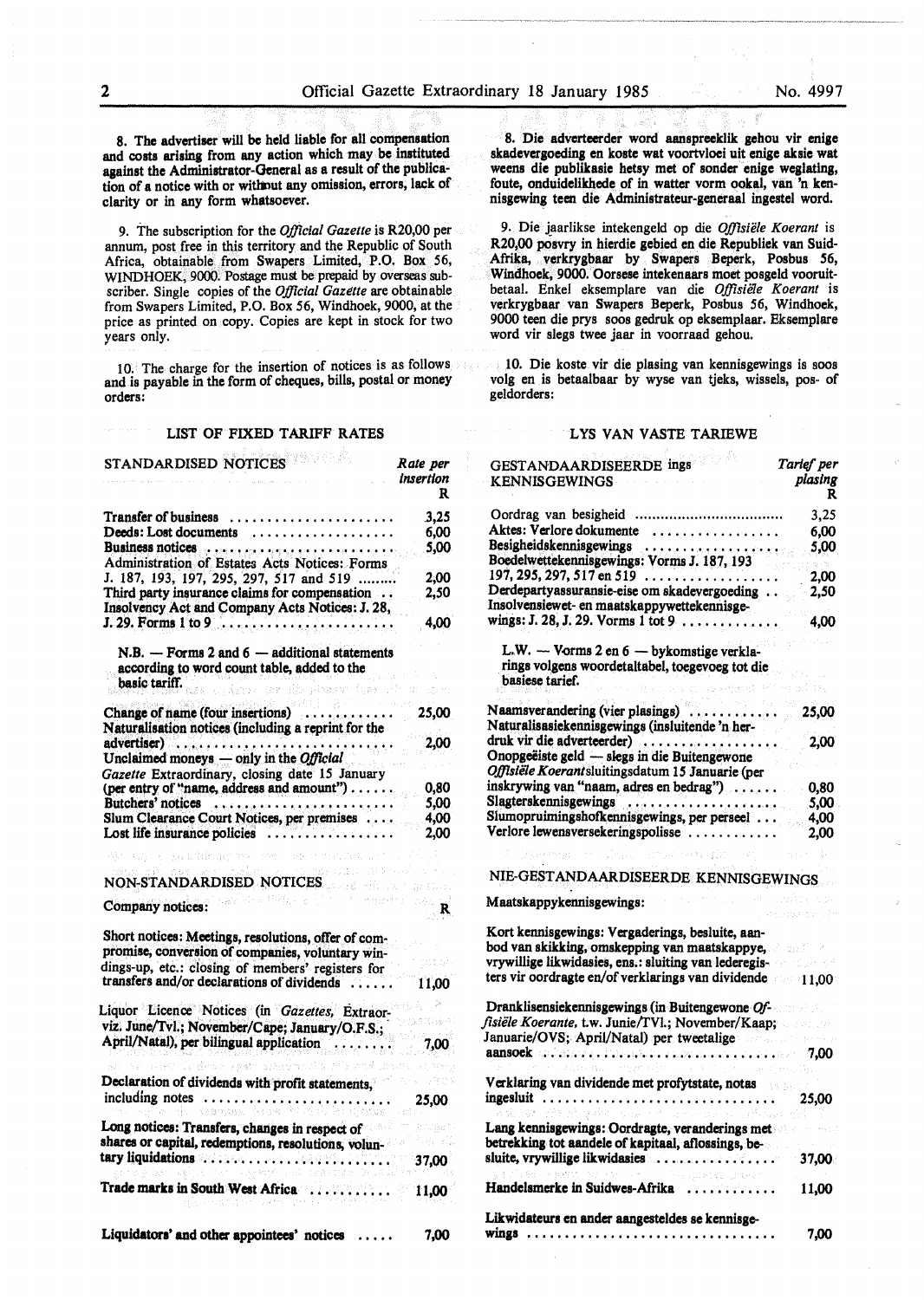# SALES IN EXECUTION AND OTHER. PUBLIC SALES:

| Sales in execution $\ldots \ldots \ldots \ldots \ldots \ldots$<br>Public auctions, sales and tenders: | 18,00 |
|-------------------------------------------------------------------------------------------------------|-------|
| Up to 75 words                                                                                        | 6,00  |
| $76$ to 250 words                                                                                     | 15,00 |
| 251 to 350 words                                                                                      | 23.00 |
| ORDERS OF THE COURT:                                                                                  |       |
| Provisional and final liquidations or seque-                                                          |       |
| Reduction or change in capital mergers, offer of                                                      | 14.00 |
| compromise                                                                                            | 37,00 |
| Judicial managements, curator bonis and similar                                                       |       |
| and extensive <i>rule nisi</i>                                                                        | 37.00 |
| Extension of return date $\ldots, \ldots, \ldots, \ldots, \ldots$                                     | 4.00  |
| Supersession and discharge of petitions (J. 158).                                                     | 4.00  |

11. The charge for the insertion of advertisements other than the notices mentioned in paragraph 10 is at the rate of 56c per cm double column. (Fractions of a cm must be calculated as a cm).

12. No advertisements shall be inserted unless the charge is prepaid, Cheques, drafts, postal or money orders must be made payable to the Secretary: Civic Affairs and Manpower.

adela de lagar es en un no sanco seleticu. a experience in a control of ports and more of a so-

Vorm/Form J 187

#### LIQUIDATION AND DISTRIBUTION ACCOUNTS IN DECEASED ESTATES LYING FOR. INSPECTION

 $q_{\rm AF} = \langle m v \rangle^{\rm r}$ 

In terms of section 35(5) of Act 66 of 1965, notice is hereby given that copies of the liquidation and distribution accounts (frrst and final, *unless othenvise stated)* in the estates specified below will be open for the inspection of all persons interested therein for a period of 21 days (or shorter or longer if *specially stated)* from the date specified or from the date of publication hereof, whichever may be the later, and at the offices of the Master and Magistrates as stated.

Should no objection thereto be lodged with the Master concerned during the specified period, the executors will proceed to make payments in accordance with the accounts.

440/84 - SWART Gideon Benjamin 290119 01 0011 7 Mattenklothstraat 39, Pionierspark, Windhoek Helena Hendrika Jacoba Swart 360202 02 0041 4 Windhoek Mev. H.H.J. Swart Posbus 1230 Windhoek

GEREGTELIKE EN ANDER OPENBARE VERKOPE:.

| Geregtelike verkope                                             | 18,00                  |
|-----------------------------------------------------------------|------------------------|
| Openbare veilings, verkope en tenders:<br>Tot $75$ woorde       | 6.00                   |
| $76$ tot 250 woorde $\ldots \ldots \ldots \ldots \ldots \ldots$ | 15.00                  |
|                                                                 | 23.00                  |
| the cash and collapse services.<br><b>ORDERS VAN DIE HOF:</b>   | そうがく う                 |
| Voorlopige en finale likwidasies                                | <b>Complete Advise</b> |
| of sekwestrasie                                                 | 14.00                  |
| Vermindering of veranderings in kapitaal-                       |                        |
| samesmeltings, aanbod van skikking                              | 37.00                  |
| Geregtelike besture, kurator bonis en soortgelyke               |                        |
| en uitgebreide bevel <i>nisi</i>                                | 37,00                  |
| Verlenging van keerdatum $\dots\dots\dots\dots\dots\dots$       | 4.00                   |
| Tersydestellings en afwysings van petisies (J. 158)             | 4.00                   |

11. Die koste vir die plasing van advertensies, behalwe die kennisgewings wat in paragraaf 10 genoem word, is teen die tarief van 56c per sm dubbelkolom. (Gedeeltes van 'n sm moet as volle sm bereken word).

12. Geen advertensie word geplaas tensy die koste nie vooruitbetaal is nie. Tjeks, wissels, pos- en geldorders moet aan die Sekretaris,: Burgersake en Mannekrag betaalbaar gemaak word. The general process is a set of the general process of the general process of the general process<br>the general process of the general process of the general process of the general process of the general process

# LIKWIDASIE- EN DISTRIBUSIEREKENING IN **BESTORWE BOEDELS WAT TER INSAE LÊ**

Ingevolge artikel 35(5) van Wet 66 van 1965, word hierby kennis gegee dat duplikate van die likwidasie- en distribusierekenings (eerste en finale, *tensy anders vermeld)* in die boedels hieronder vermeld, in die kantore van die Meester en Landdroste soos vermeld en gedurende 'n tydperk van 21 dae (of korter of !anger *indien spesiaal vermeld)* vanaf gemelde datums of vanaf datum van publikasie hiervan, as dit later is, ter insae lê van alle persone wat daarby belang het.

Indien binne genoemde tydperk geen besware daarteen by die betrokke Meester ingedien word nie, gaan die eksekuteurs oor tot die uitbetalings ingevolge gemelde rekenings.

227/84 - NEL Daniel Johannes 060613 5005 00 1 Outjo Windhoek Barclays Nasionale Bank Beperk; Posbus 1014, Kimberley.

. KSSV.

 $A=\left\{ \begin{array}{ll} \mathbb{E}[\mathbb{E}[\mathbb{E}[\mathbb{E}[\mathbb{E}[\mathbb{E}[\mathbb{E}[\mathbb{E}[\mathbb{E}[\mathbb{E}[\mathbb{E}[\mathbb{E}[\mathbb{E}[\mathbb{E}[\mathbb{E}[\mathbb{E}[\mathbb{E}[\mathbb{E}[\mathbb{E}[\mathbb{E}[\mathbb{E}[\mathbb{E}[\mathbb{E}[\mathbb{E}[\mathbb{E}[\mathbb{E}[\mathbb{E}[\mathbb{E}[\mathbb{E}[\mathbb{E}[\mathbb{E}[\mathbb{E}[\mathbb{E}[\mathbb{E}[\mathbb{$ Seguines Abastin

 $\begin{split} \mathfrak{P}(\mathbf{g}|\mathbf{g}) = \mathbb{E}[\mathbf{g}(\mathbf{g})] = \mathfrak{p}(\mathbf{g}(\mathbf{g},\mathbf{g})) = \mathbb{E}[\mathbf{g}(\mathbf{g})] = \mathbb{E}[\mathbf{g}(\mathbf{g},\mathbf{g})] = \mathfrak{p}(\mathbf{g}(\mathbf{g},\mathbf{g})) = \mathfrak{p}(\mathbf{g}(\mathbf{g},\mathbf{g})) = \mathfrak{p}(\mathbf{g}(\mathbf{g},\mathbf{g})) = \mathfrak{p}(\mathbf{g}(\mathbf{g},\mathbf{g}))$ Saya Badini VI kati wa Ciki damma mkani Afadi

والمعاقبة المتعاقبات والمستوجب والمستحدث والمستحدث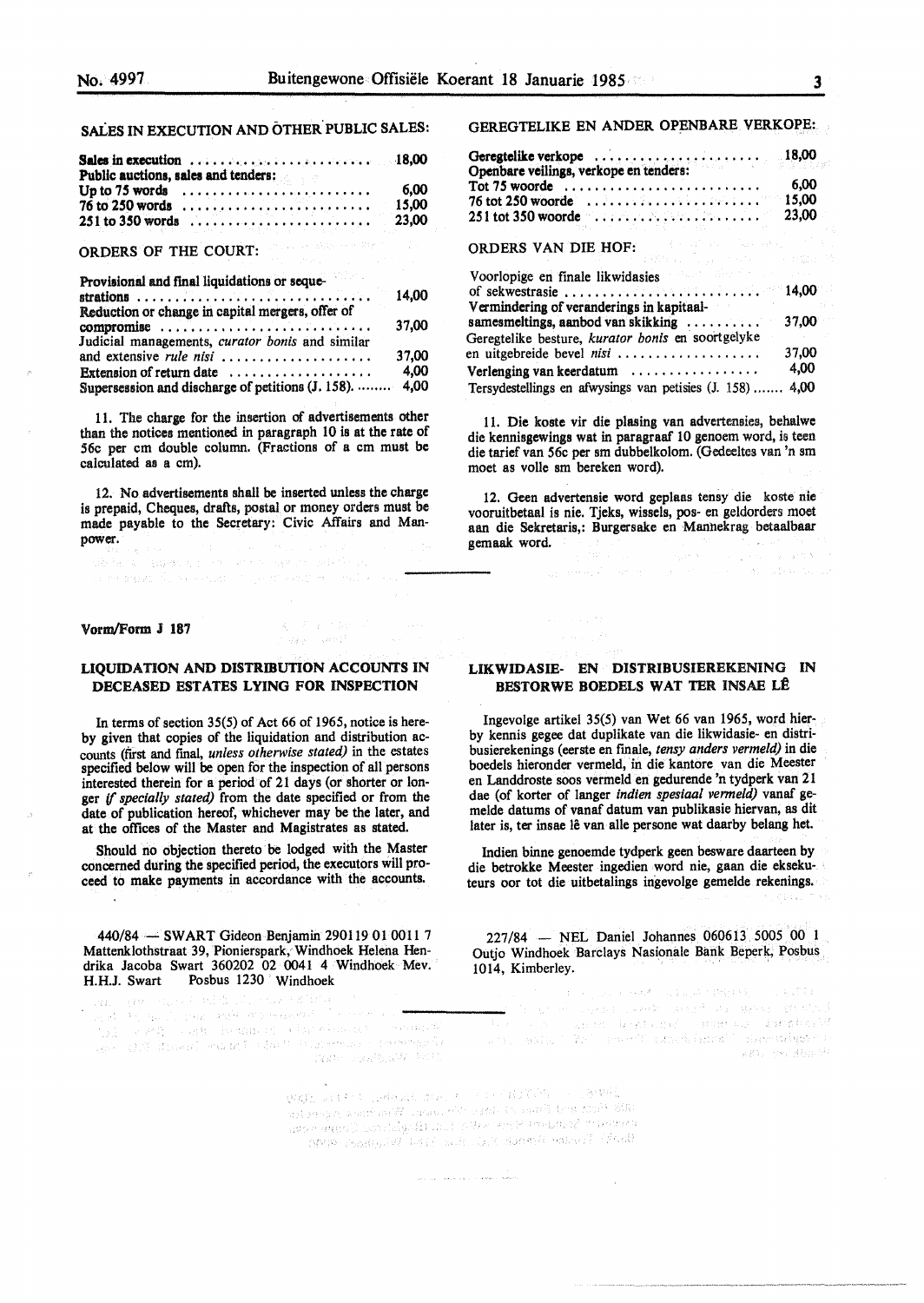#### **Fall in the 30 Vorm/Form J 193**

**BEATT BREED AT Real of Style Property** 

# **NOTICE TO CR.EDITORS** IN **DECEASED ESTATES**

All persons having claims against the estates mentioned below are hereby called upon to lodge their claims with the executors concerned, within 30 days (or otherwise as indicated) calculated from the date of publication hereof. The information is given in the following order: Estate number, surname and christian names, date of birth, identity number, last address, date of death; surviving spouse's names, surname date of birth and identity number; name and address of executor or authorised agent, period allowed for lodgement of *claims if other than 30 days.* 

## **KENNISGEWING AAN KREDITEURE** IN **BESTOR-**WE **BOEDELS**

Alie persone wat vorderinge het teen die boedels hieronder vermeld, word hierby versoek om hul vorderinge by die betrokke eksekuteurs en binne 'n tydperk van 30 dae (of andersins soos aangedui) gereken vanaf die datum van publikasie hiervan in te Iewer. Die inligting word verstrek in die volgorde: Boedelnommer, familienaam en voorname, geboortedatum, persoonsnommer, Iaaste datum, familienaam, geboortedatum en persoonsnommer; naam en adres van eksekuteurs of gemagtigde agent, tydperk toegelaat vir lewering van vorderings *indien anders as 30 dae.* 

555/84 - LAUTERBORN Werner Bernhard Windhoek 27 September 1913 130927 5031 007 Op Plaas Lichtenstein, Windhoek 18 Oktober 1984 R.H. Meyeridricks, Bestuurder, Santamtrust Beperk, Posbus 4333, Kaapstad (Eksekuteur)

# **Vorm/Form S17 NOTICE TO CREDITORS IN DECEASED ESTATES**

All persons having claims against the estates specified in the schedule, are called upon to lodge their claims with the executors concerned within a period of 30 days (or otherwise as indicated) from the date of publication hereof.

# **KENNISGEWING AAN KREDITEURE** IN **BESTOR-WE BOEDELS**

Alie persone wat vorderinge het teen die boedels in die bylae vermeld, word versoek om sodanige vorderings binne 'n tydperk van 30 dae (of andersins soos aangedui) vanaf die datum van publikasie hiervan by die betrokke eksekuteurs in te lewer.

GROBLER Nicolaas Johannes 5/8/1931 310805 5036 00 6 Windhoek/Okahandja 30/11/84 Standard Bank SWA Bpk. (Geregistreerde Handelsbank) Trustee Tak Posbus 2164, Windhoek 9000.

#### **Vorm/Form 519**

# **LIQUIDATION AND DISTRIBUTION ACCOUNT IN DECEASED ESTATE LYING FOR INSPECTION**

In terms of section 35(5) of Act 66 of 1965 notice is hereby given that the liquidation and distribution account in the Estate specified in the Schedule will be open for inspection of all persons interested therein for a period of 21 days from the date of publication hereof (or otherwise as indicated} at the offices of the Master of the Supreme Court and Magistrate, as stated.

Should no objection thereto be lodged with the Master during the specified period, the Executor wiil proceed to make payment in accordance therewith.

477/84 - RUSSO Michele Merchione 141122 5034 00 6 Luderitz Eerste en Finale Russo Hester Edith 18/1/85 Windhoek Luderitz Standard Bank SWA Bpk. (Geregistreerde Handelsbank) Trustee Tak Posbus 2164, Windhoek 9000.

# **LIKWIDASIE EN DISTRIBUSIEREKENING** IN **BB-STORWE BOEDEL WAT TER INSAE LÊ**

lngevolge artikel 35(5) van Wet 66 van 1964 word hierby kennis gegee dat die likwidasie- en distribusierekening in die Boedel in die Bylae vermeld in die kantore van die Meester van die Hooggeregshof en Landdros soos vermeld vir 'n tydperk van 21 dae vanaf die datum van publikasie hiervan (of andersins soos aangedui) ter insae sal lê vir alle persone wat daarby belang het.

Indien geen besware daarteen by die Meester binne die gemelde tydperk ingedien word nie, sal die eksekuteur tot uitbetaling daarvolgens oorgaan.

427/84 - HALBERSTADT Friedrich 141005 5012 009 Farm "Tiefwasser" Grootfontein First and Final 21 days Windhoek Grootfontein Standard Bank SWA Ltd. (Registered Commercial Bank) Trustee Branch P.O. Box 2164 Windhoek 9000.

299/83 - POTGIETER Willem Jacobus 411114 5009 008 First and Final 21 days Windhoek Windhoek Agent for executrix Standard Bank SWA Ltd. (Registered Commercial Bank) Trustee Branch P.O. Box 2164 Windhoek 9000.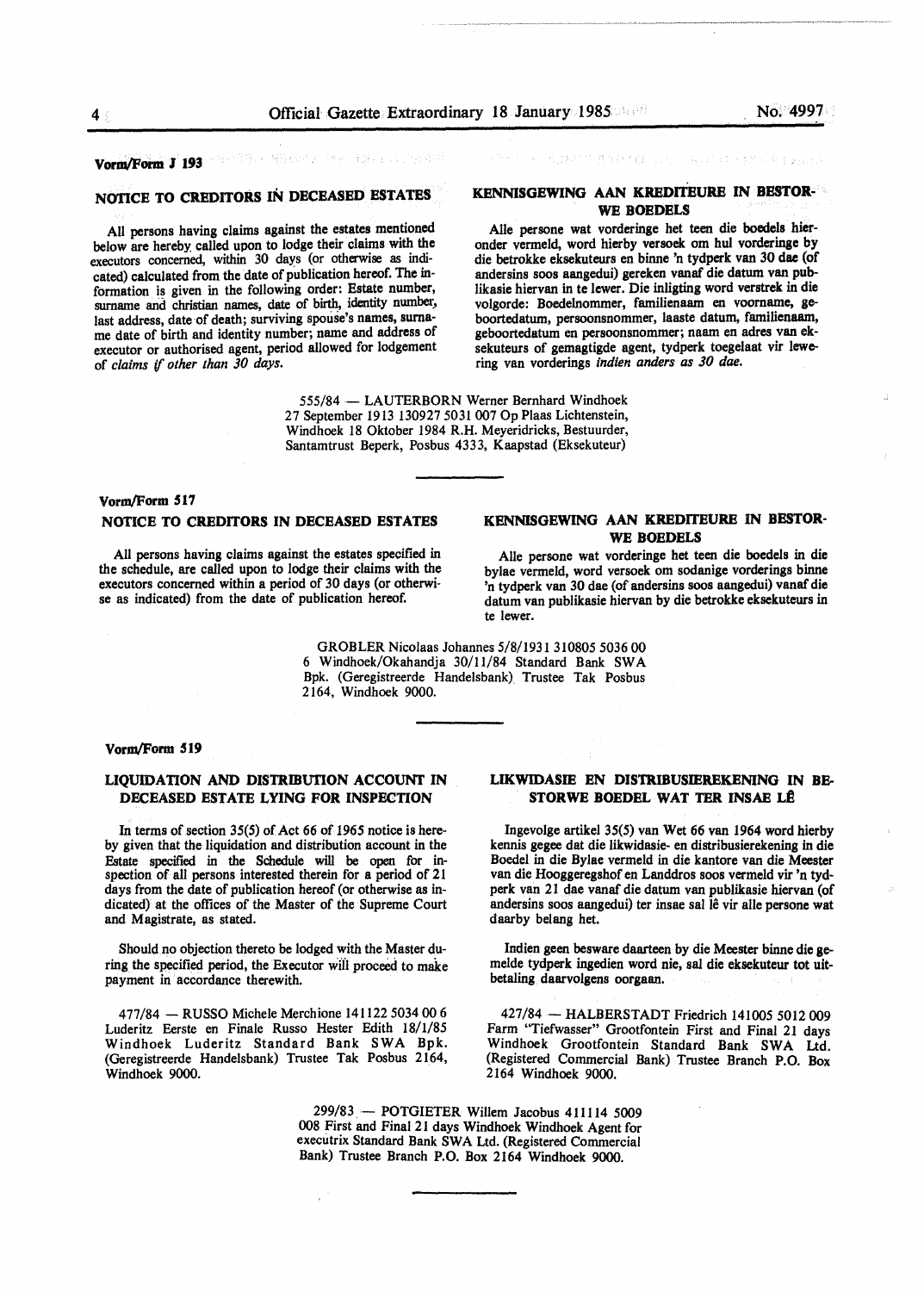#### **LIKWIDASIE- EN DISTRIBUSIEREKENING IN BE· STORWE BOEDEL WAT TER INSAE LÊ**

Ingevolge Artikel 35(5) van Wet 66 van 1965, word hierby kennis gegee dat duplikate van die Likwidasie- en Distribusierekenings (Eerste en Finale, tensy anders vermeld) in die boedel hieronder vermeld, in die kantore van die Meester en Landdros soos vermeld en gedurende 'n tydperk van 21 dae (of korter of !anger indien spesiaal vermeld) vanaf gemelde datums of vanaf datum van publikasie hiervan, as dit later is, ter insae lê van alle persone wat daarby belang het.

Indien genoemde tydperk geen besware daarteen by die betrokke Meester ingedien word nie. gaan die Eksekuteurs oor tot die uitbetalings ingevolge gemelde rekenings.

283/84 - NEL Ebenhaezer; 070930 5015 006, Keetmanshoop. Getroud binne Gemeenskap van goedere met CHRISTINA ALETTAL NEL. Eerste en Finale, Meester van die Hooggeregshof. Windhoek; Landdros Keetmanshoop.

Stern & Barnard. Posbus 452 WINDHOEK 9000

#### **IN DIE LANDDROSHOF VIR DIE DISTRIK VAN WINDHOEK**

**GEHOU TE WINDHOEK** 

**Saak Nr. 3643/84** 

In die saak tussen:

# **KEETMANSHOOP MUNISIPALITEIT**

**Eiser** 

**Verweerder** 

en

*D* **A X DE SCHMIDT** 

# **KENNISGEWING VAN GEREGTELIKE VER-**<br>**KOPING**

Ter uitvoering van 'n vonnis toegestaan in die Hof te Keetmanshoop. gedateer 3 Maart 1983, sal die onrocrcndc goedere hieronder vermeld deur die Geregsbode te Keetmanshoop geregtelik verkoop word op Vrydag 25 Januarie 1985 om 9.00 uur in die voormiddag by die Landdros Kantoor te Keetmanshoop, naamlik:

ERWE NR 1008 en 1009 KEETMANSHOOP

Terme van die Veiling: KONTANT AAN DIE HOOGSTE BIEDER.

Gedateer te WINDHOEK op hierdie 5de dag van DESEMBER 1984.

**DR. WEDER KRUGER** & **HARTMANN Prokureurs vir Eiser**  Sanlamgebou **Bülowstraat** WINDHOEK.

#### **KENNISGEWING AAN KREDITEURE IN BESTOR-WE BOEDEL**

Alie persone wat vorderings het teen die boedel van Wyle ROSSOUW WILLEM ANDRIES DU PLESSIS, Boedelnommer 393/84, gebore op die 23ste Mei 1937, Persoonsnommer 370523 5024 00 8, wat te Plaas Leeudrink, Tsumeb, oorlede is op die 3de Junie 1984, word hierby versoek om hul vorderings by die betrokke Eksekutrise binne 'n tydperk van 30 dae, gereken vanaf die datum van publikasie hiervan, in te lewer.

**(Get.) J.J. GERTENBACH Vir Eksekutrise**  p/a Gertenbach. Van Zyl & Van Sittert Hoofstraat, Posbus 259, TSUMEB 9000

**IN DIE HOOGGEREGSHOF VAN SUIDWES-AFRIKA** 

In die saak tussen:

en

**BESTER NASIONALE ONTWIKKELINGSKORPO-RAS!E VAN SWA BEPERK** 

**DONALD JEREMIAH INGWANE** 

**Verweerder** 

**Eiser** 

#### *K*ENNISGEWING VAN GEREGTELIKE VERKOPING **ONROERENDE GOED**

Ter uitvoering van 'n vonnis toegestaan in bogemelde Hof, gedateer *5* Oktober 1984. sal die onroerende eiendom. hieronder vermeld. deur die Adjunk-Balju van Windhoek geregtelik verkoop word sonder reserwe op SATERDAG 26 JANUARIE 1985 om 10:00 in die voormiddag by die Hooggeregshofgebou. Windhoek, naamlik:

SEKERE Erf 2637 Khomasdal (Uitbreiding 4)

GELEE In die Munisipale Afdeling van Windhoek

GROOT 789 Vierkantmeters

Die verbeterings op die eiendom bestaan uit 'n drieslaapkamerwoonhuis met twee badkamers, sitkamer, eetkamer. kombuis en dubbele motorhuis.

I. Die verkoping geskied voetstoots.

- 2. Die koper moet 'n deposito van 10% (tien persent) asook afslaerskommissie op die dag van die verkoping betaal.
- 3. Die volledige verkoopsvoorwaardes lê ter insae by die kantoor van die Adjunk-Balju Windhoek en die kantore van die Eiser se Prokureurs, Dr Weder, Kruger en Hartmann. Sanlamgebou, Bulowstraat, Windhoek en sal voor die verkoping uitgelees word.

Gedateer te **WINDHOEK** hierdie !Ode dag van DES EM BER 1984.

**DR. WEDER KRUGER** & **HARTMANN Prokureurs vir Eiser**  Sanlamgebou Bü lowstraat WINDHOEK